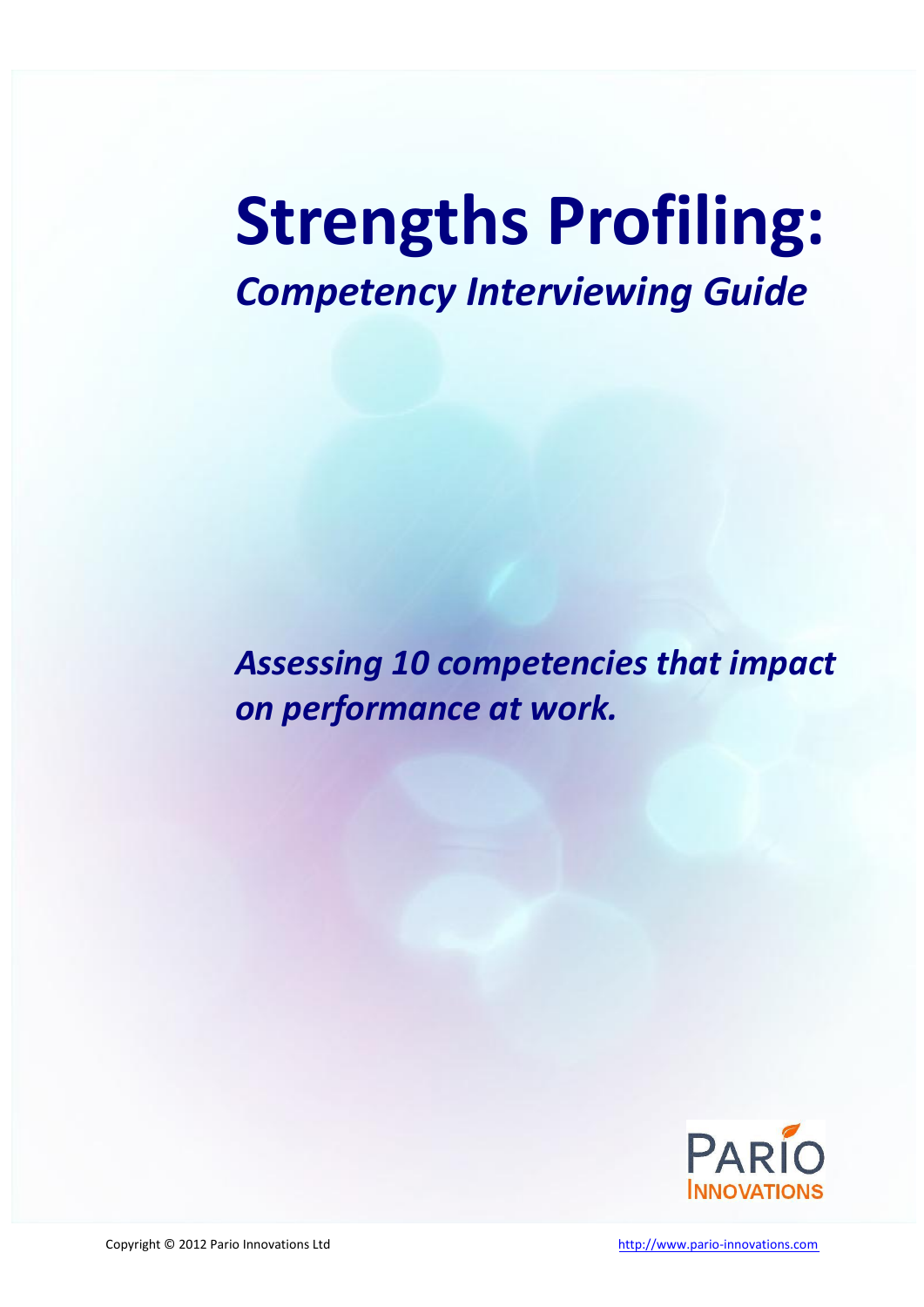# **Strengths Profiling: Competency Interviewing Guide**

**Competency Based Interviewing** provides a way of assessing the attitudes, ability and behaviour contributing to more-effective performance in a particular role. Competency models describe the *approach and attributes* required in a particular role and should highlight what is required to achieve more-effective performance in the role. However, it is also important to appreciate that competencies are more than a simple list of behaviours. Underpinning each competency are *personal strengths* that draw on personality characteristics, job-related skills, *and* the motivation to engage in an activity.

The potential for high performance is greater when people are able to use and apply their personal strengths. These strengths are reflected in personal enthusiasm and commitment, which can be linked to role demands. A candidate at an interview should therefore be able to describe work they have completed that enabled them to use their strengths effectively. To understand the application of personal strengths, it is useful to review three broad competency 'clusters' that are identified using the 3H Model. This is based on the 'Head' (Analysis), 'Heart' (Interpersonal) and 'Hands' (Drive and Achievement). Managers should have strengths across all three areas.

In broad terms, these three competency clusters can be described as follows:

- 1. Cognitive and analytical capability linked to dealing with problems, developing ideas, assessing priorities and putting activities in context, coupled with the planning and monitoring of work.
- 2. Interpersonal skills required to influence and communicate effectively with others, including the ability to appear responsive and supportive, and the organizational awareness needed to understand people's concerns and how best to introduce new initiatives.
- 3. Personal conviction and a clear sense of purpose concerning objectives, a willingness to deal with problems, backed by the drive and resilience to overcome problems and setbacks.

Personal strengths that underpin competencies may be associated with

- Conceptual Thinking and Consideration of Wider Issues
- Innovative Thinking and Questioning of Existing Methods
- Attention to Detail, Accuracy and Risk Avoidance
- Planning and Organization
- Interpersonal Effectiveness, Influencing and Communication
- Responsiveness to Others and Team Engagement
- Organizational Awareness and Anticipation of Issues
- Setting Direction, Leadership and Decision Making
- Courage in Surfacing Problems and Dealing with Issues
- Striving to Overcome Problems and Achieve Results

Strengths contributing to competencies can therefore be viewed in terms of specific types of analysis, interpersonal effectiveness and focus on delivering high quality outcomes. Whilst personality traits are anchored *within* the individual, strengths can be related to the *outcomes* that are required to secure high performance in the role.

A Strengths Based competency interview aims to identify the behaviour contributing to more effective performance in a given role. The objective is to find evidence of what *the individual* said and did (in similar work situations) to achieve an outcome, what *they* considered to be the key issues or priorities, and the *skills* they were able to apply to get a result. If the individual was simply following directions and there is no evidence of commitment or energy, enthusiasm and initiative, then this is less likely to be an area of personal strength.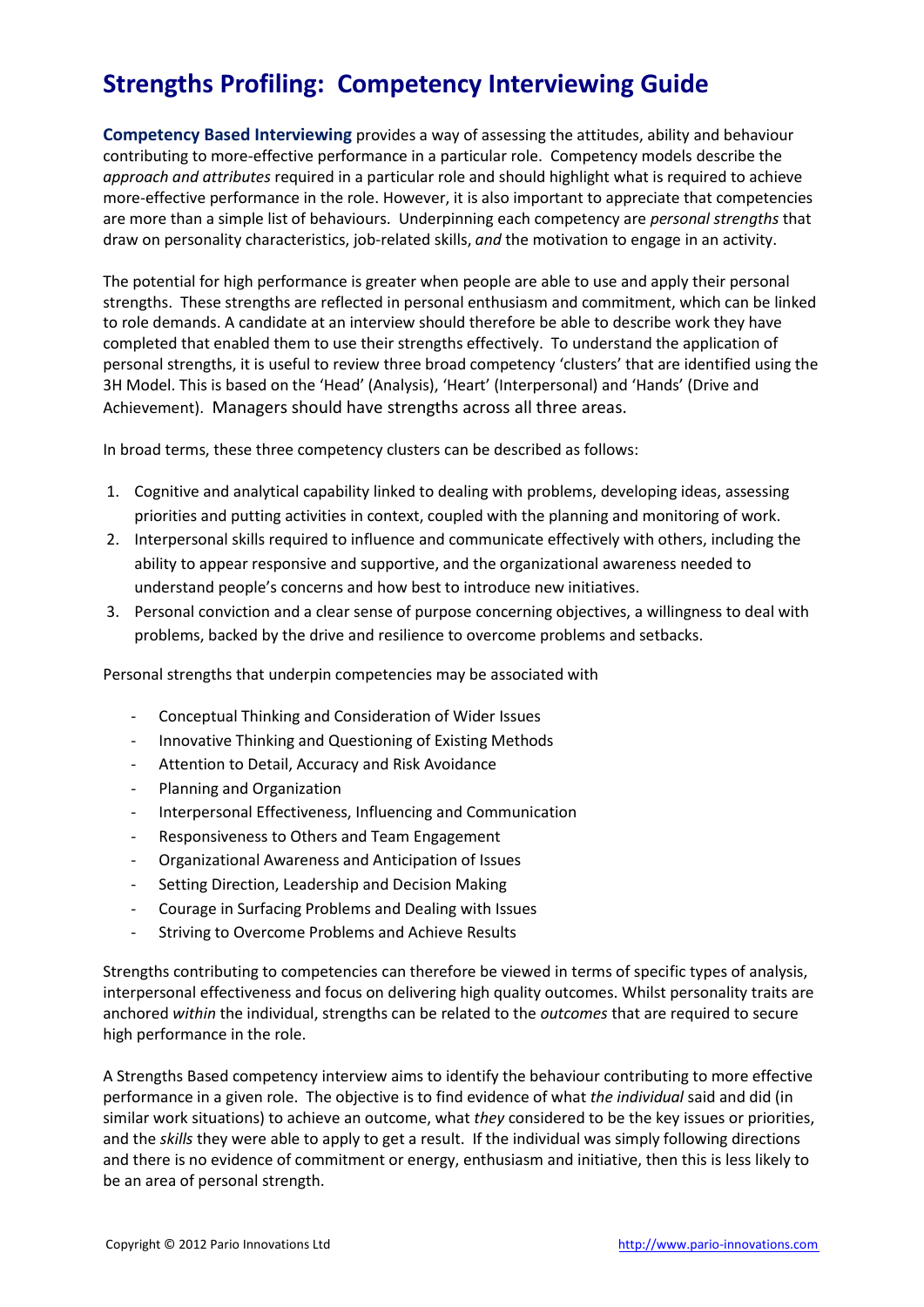Skills and experience are not sufficient to demonstrate effectiveness in terms of competency or underlying strength. Look for evidence that the individual has taken action to improve a situation, whether through their analysis, interpersonal skills, or their focus and drive to deliver results.

The following model focuses on the ten 'core competencies' that are assessed with the Pario 10 online questionnaire.

#### Analysis and Planning:

*Broad-Based, Reflective Thinking (*Potential Strength: Strategic Perspective) Considers the consequences of action and reflects on wider, longer-term issues relating to a problem.

*Innovation and Change Oriented* (Potential Strength: Identifies Possibilities) Adopts an independent and forward-looking approach and is strongly orientated towards change.

*Accurate and Careful* (Potential Strength: Avoids Risks) Personally checks details and emphasizes precise, accurate work to avoid the risk of mistakes.

*Planning and Organization* (Potential Strength: Systems and Procedures) Adopts a structured & systematic approach, characterized by planning and organization.

#### Interpersonal Effectiveness:

*Influencing Others* (Potential Strength: Motivating Others) Achieves personal impact, gains people's attention and influences the team's thinking and direction.

*Supportive and Responsive to Others* (Potential Strength: Facilitator & Coach) Works well with others in the team, discusses issues and is supportive when people have problems.

*Organizational Awareness (*Potential Strength: Managing Change*)* Discusses issues, assesses reactions to new proposals, and adapts approach to achieve change.

#### Achieving Results:

*Setting Direction & Decision Making* (Potential Strength: Leadership Focus) Sets priorities and defines requirements for others, displaying a confident, positive approach.

*Courage and Conviction* (Potential Strength: Professional Objectivity) Openly discusses problems and takes a firm stand on issues relating to quality and professionalism.

*Positive Approach* (Potential Strength: Achievement & Results Focus) Sets high performance standards and works hard to overcome problems and achieve results.

To make an accurate assessment of capability it is important that managers involved in competency interviewing have received appropriate training. This ensures that consistent standards are being followed by all managers. If *Role Profiling* has recently been completed, interview skills training will also familiarise managers with the key activities and competencies linked to effective performance.

The following page summarizes the 'Pario 10' competency model.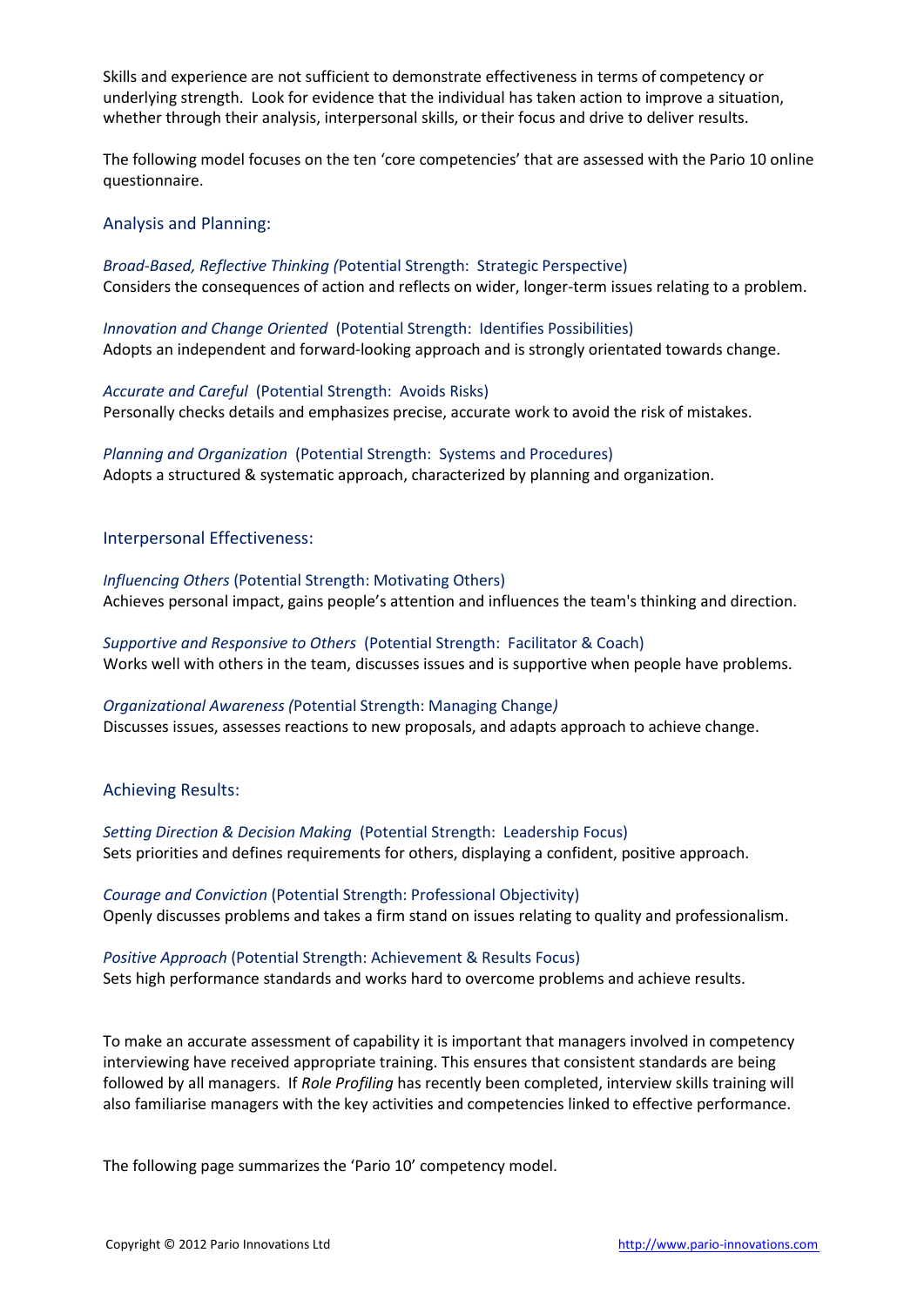# **'Pario Ten' Competencies**

#### *Broad-Based, Reflective Thinking (*Strength: Strategic Perspective)

Considers the consequences of action and reflects on wider, longerterm issues relating to a problem. This reflective thinking should be backed by relevant technical skills / knowledge. The competency is linked to taking an overview and seeing the bigger picture.

*Innovation and Change Oriented* (Strength: Identifies Possibilities)

Adopts an independent and forward-looking approach and is strongly orientated towards change. There is a willingness to question existing methods and look towards future requirements

*Accurate and Careful* (Strength: Avoids Risks)

Personally checks details and emphasizes precise, accurate work to avoid the risk of mistakes.

*Planning and Organization* (Strength: Systems and Procedures) Adopts a structured & systematic approach, characterized by planning and organization.

*Influencing Others* (Strength: Motivating Others)

Achieves personal impact, gains people's attention and influences the team's thinking and direction.

*Supportive and Responsive to Others* (Strength: Facilitator & Coach)

Works well with others in the team, discusses issues and is supportive when people have problems.

*Organizational Awareness (Strength: Managing Change)* Discusses issues, assesses reactions to new proposals, and adapts approach to achieve change.

*Setting Direction & Decision Making* (Strength: Leadership Focus)

Sets priorities and defines requirements for others, displaying a confident, positive approach.

*Courage and Conviction* (Strength: Professional Objectivity)

Openly discusses problems and takes a firm stand on issues relating to quality and professionalism.

*Positive Approach* (Strength: Achievement & Results Focus)

Sets high performance standards and works hard to overcome problems and achieve results.

The Pario 10 Competency Framework is derived from the "3H" Model, which describes effective behaviour under the three broad headings of *Head, Heart and Hands.* Not all competencies are required to the same level in a particular role, and high performance may well be linked to a *clearly differentiated profile.*

#### *Analysis, Planning, Innovation and Detail*

People vary in their focus and areas of clear Personal Strengths. Innovative and Reflective people tend to be more open to new experience. When coupled with attention to detail, a probing, questioning style is suggested.

#### *Influence, Support and Awareness*

The ability to influence and work positively with others may be accompanied by a supportive and responsive style. Organizational Awareness is also important in some roles.

#### Setting Direction, Conviction and Achievement

The ability to set direction and confront issues is important in many roles and can be viewed alongside achievement motivation.

*A competency based interview provides the opportunity to clarify areas of strength and assess the profile against role requirements.*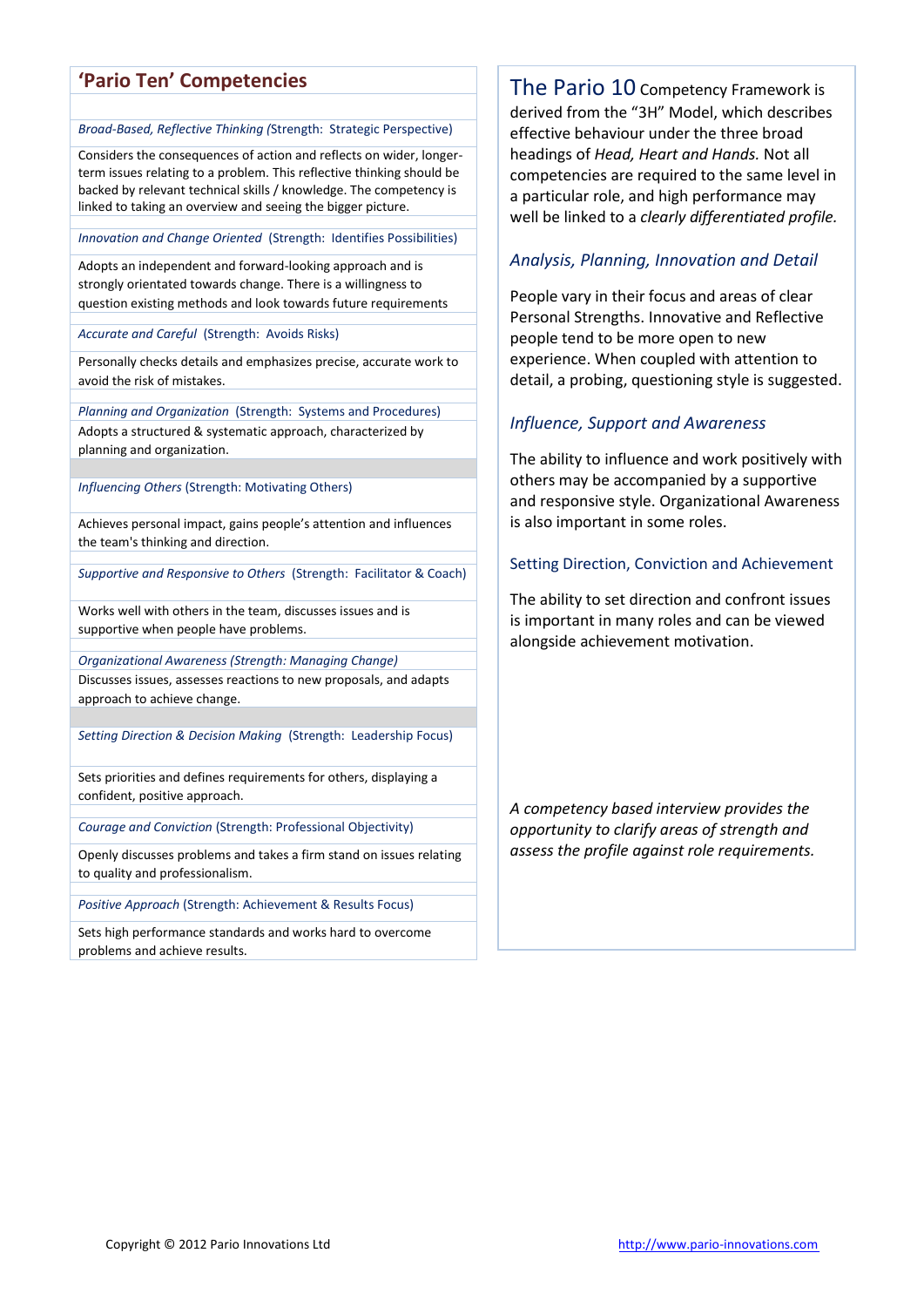# Competency Interviewing

The competency based interview refers to previous experiences to assess an individual's typical behaviour when responding to a situation. The process is based on a *funnel* that moves from open questions that encourage conversation, to more probing evaluation of key points. Not least, this approach avoids the problem of being too direct in trying to assess areas of potential weakness. It also encourages the effective management of time, so three or four topics might be explored during the course of the interview.



It is recommended that up to 10 minutes might be allocated to each topic. The format is as follows;

#### **1.** Start with an **Open** Question or **Request** for Information

|    | For Example:                                                                    | Describe a situation<br>Tell me about                                                |
|----|---------------------------------------------------------------------------------|--------------------------------------------------------------------------------------|
| 2. | <b>Focus</b> on an interesting/important issue and <b>Explore</b> what happened |                                                                                      |
|    | For Example:                                                                    | Tell me more about X<br>So what aspects did you consider?                            |
| 3. | <b>Probe</b> for more information                                               |                                                                                      |
|    | For Example:                                                                    | Which option was most important?<br>What did you do then?<br>and how did they react? |

Show you are listening… use eye contact, nod, and say things like: "hmm", and "yes, I see..". Recap on key points and check that you have understood correctly.

Who decided on this...?

#### **4. Close** with some direct questions on the key points

| For Example: | What did you achieve?         |
|--------------|-------------------------------|
|              | Was this really satisfactory? |
|              | Why did you settle for?       |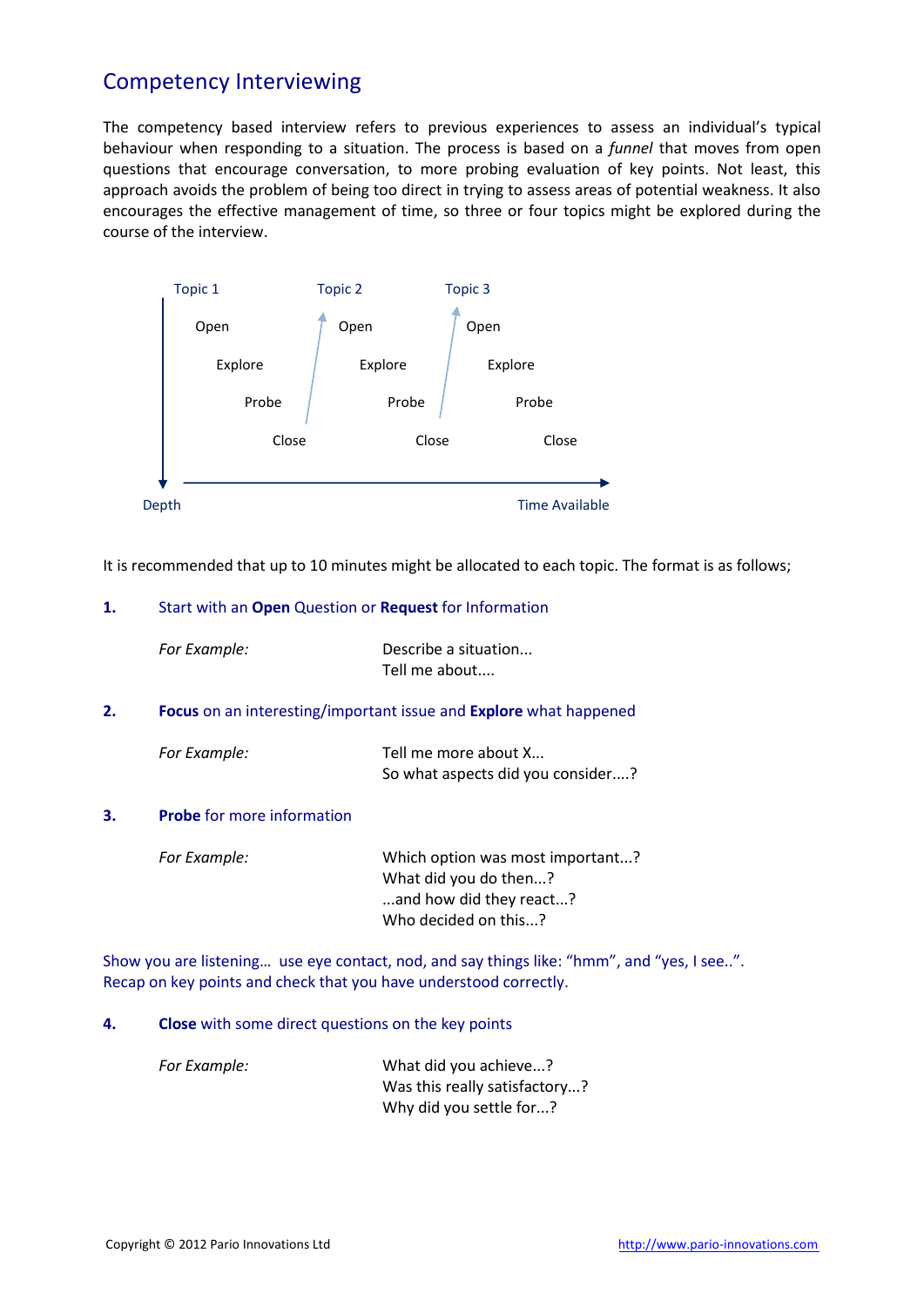You should **summarise** the main points as you go along and check your understanding of what the candidate has been telling you. (It is always possible that you have misheard something or need to clarify a particular point). Use phrases like:

> "let me re-cap on what we have covered...." "...so let me check that I understand. You are saying..." "can I just clarify that I understand that fully..."

If the person you are interviewing is talking excessively, and you feel you are losing control, you can also use summarising to re-gain the initiative.

*For Example:*

"OK, we have spent some time talking about ....., I would like to move on now and discuss..."

Avoid **leading** and **superficial** questions when you are trying to explore issues or probe (to make a clear, impartial assessment). So avoid questions that lead to agreement with your views, encourage vague comment, or result in 'superficial' self-description. These include:

> *Do you think you are able to...? Are you confident about...? How effective/capable are you at....? What are your thoughts on...?*

*How would you describe your main strengths/weaknesses...? (not recommended unless a simple check on your own assessment)*

If you are trying to identify trends or consistent patterns of behaviour, look for **specific examples** of what they said, or did, in the context of particular situations, or problems they have dealt with. Assess their approach - and their evaluation of the issues - by asking neutral questions, and do not show disapproval!

*For example:*

#### *So how did the rest of the team react...?*

...and when everyone walked out, what happened next...?

What further action did you take...?

...and when the police had to be called…

What exactly did you do...?

#### *You might also wish to ask:*

*On reflection, would you have done it differently....?*

or,

*What did you learn from the experience...?*

At the end of the process you should have a clear understanding of the key issues and the factors which are likely to affect individual or team performance.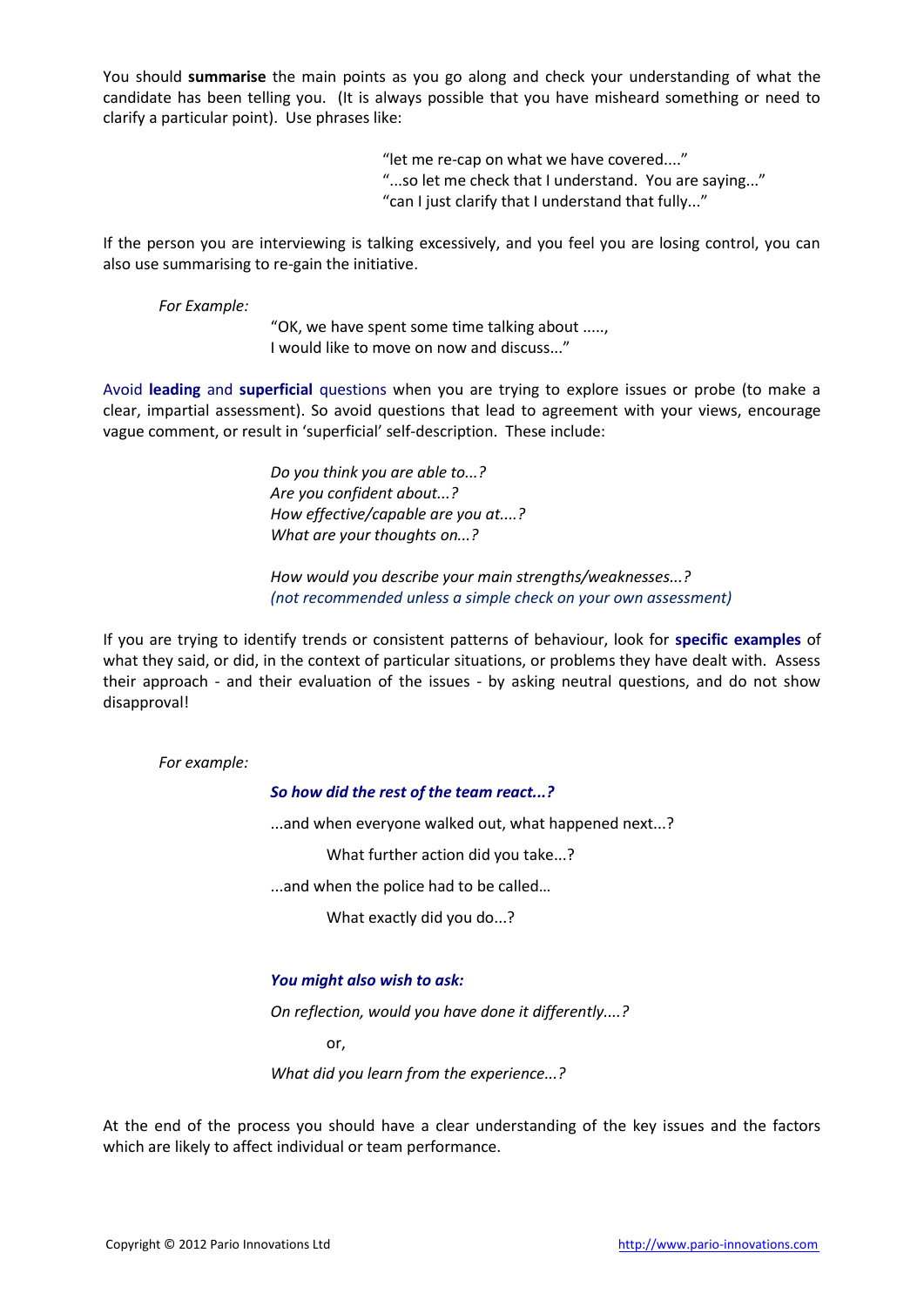## Interview Timing

Decide the length of the interview and the format. If there is more than one interviewer, make sure that the topics have been agreed and everyone is clear about the process. It may be helpful for one interviewer to ask questions on relating to topic and the other to note key points from the answers. The roles can then be switched for the next topic. Allow time for a short 'wash-up' review session at the end of each interview.

Keep the initial introduction fairly short and explain the process. Allow up to 10 minutes for each of the competency related topics. *Remember that the interview itself gives you the opportunity to assess communication skills and the candidate's general demeanour.* Do not over-interpret 'body language' or aspects of behaviour that may be related to nervousness about the interview process If you complete the competency-based interview within the time allowed, you may have time for further questions. Allow at least 5 minutes at the end to give the candidate time to ask questions.

## Possible Topics for Competency-Based Interviews (up to 10 minutes per topic)

**Note:** Listen and probe for evidence of personal responsibility in assessing issues, deciding on actions, and delivering outcomes and results…. if there is regular reference to "we" then it may be useful to ask directly: "what was *your* view?" or "what was *your* preference?" or "what did *you* do? "

Topic 1: Tell me about the most significant project you have been working on in the last year…

"How did you get involved / decide on this?" or ….Why was this of interest to you ? *check the motivation and reason for their involvement…*

"What were the main challenges you faced?" *possible follow up question:* "Tell me how you viewed the choices /options?"

"Tell me about the technical issues …" possible follow up question: "What action did you take?"

"How did you decide…?"

"What was the outcome…?" *possible follow up question:* "How satisfied were you with the result…?"

Topic 2: Tell me about another experience, preferably in the last couple of years, which presented you with a challenge and involved doing something differently, or finding a new approach...

"How did you get involved / what was the background to this?" *check their perceptions* 

"What were the main issues you faced?" *possible follow up question:* "Tell me how you viewed the choices /options?"

"Tell me about the risk involved or the safety issues …" *possible follow up questions:* "What action did you take?"

"How did you assess the benefits…?"

"What was the outcome…?" *possible follow up questions:* "What impact do this have …?" "Would you do anything differently?"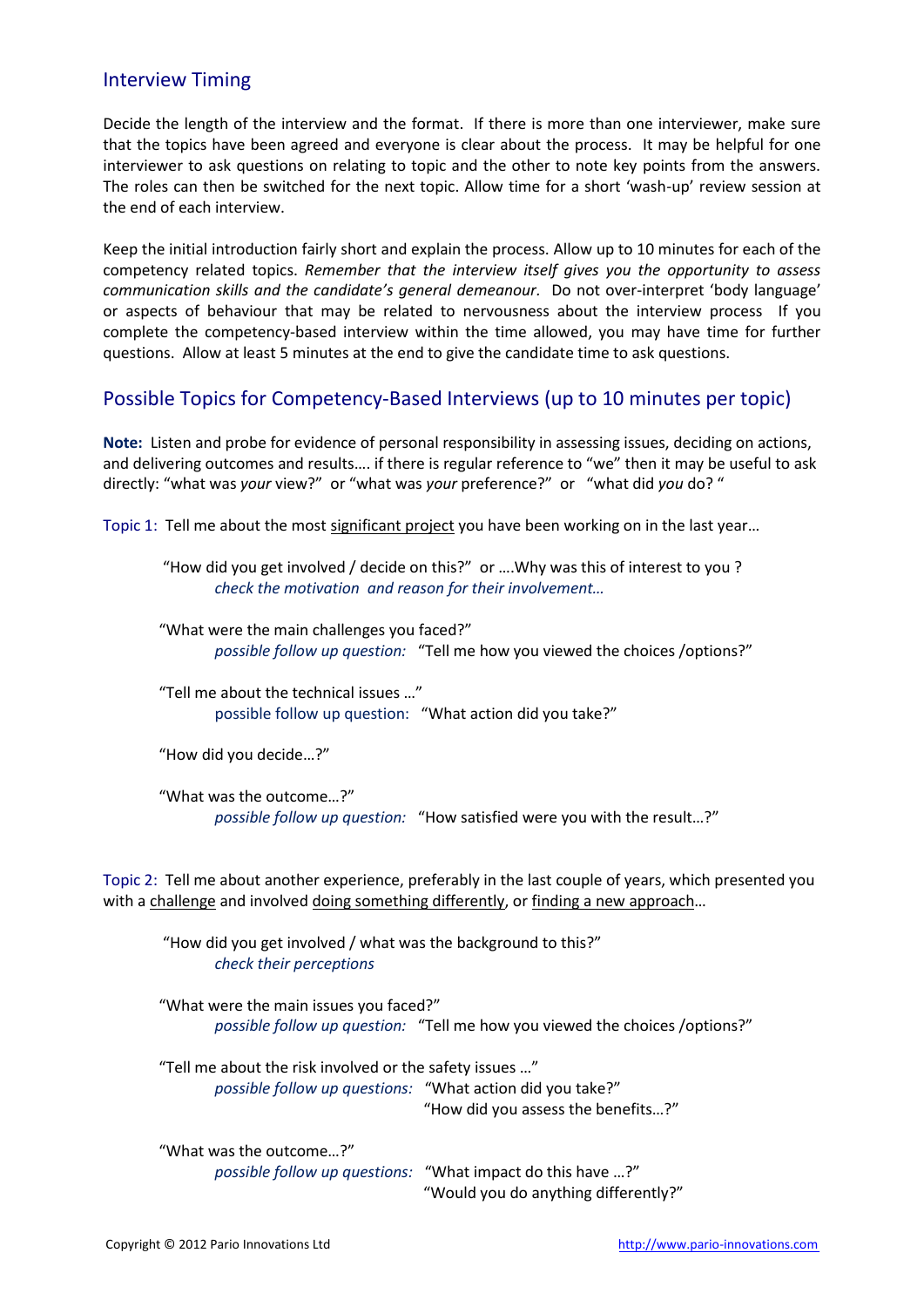Topic 3: Thinking about a work (or possibly a social /leisure) situation, can you describe a time when you had to complete a routine or tedious task that was not using your Strengths?

"How did this come about…?" or ….Why was this required…? *check their reaction and assessment of the task… was there commitment?*

"How did you respond to this situation?" *possible follow up question:* "Tell me how you viewed the choices /options?"

"Tell me about the implications of do things differently (or not completing?)…" *possible follow up questions:* "What were the possible consequences?" "Were there easier options available to you…?"

"What did you learn from this…?" *possible follow up question:* "Can you sum up the main learning points…"

**Note:** look for evidence of commitment to a task (even if it's routine or not intrinsically interesting). Is there evidence of awareness of the wider issues and objectives (and a sense of personal responsibility).

Topic 4: Tell me about a time when you realised that something could be done more effectively. This might relate to a project or assignment (e.g. at university) or linked to work experience.

"What was the background to this…?" or ….Why was this an issue…? *check their perspective and assessment of the problem*

"How did you handle this situation?" *possible follow up question*: "Tell me how you viewed the choices /options?"

"What were the potential benefits… ?" *possible follow up question:* "What were the potential risks / 'downside' ?"

"Were there other issues you needed to consider…?" *possible follow up question:* "What would you do differently next time…"

"How did other people react…?" *possible follow up question:* "What would you do differently next time…"

The choice of topic can be related to candidates' experience and the type of skills, whether analytical, interpersonal or task-focused, which are required in a particular role. The topic provides the basis for exploring how candidates have responded to real-life situations.

It is generally best to avoid hypothetical questions e.g. "What would you do if…?" unless these are linked to well-researched *Scenario Judgement Tests*. These 'scenarios' are usually linked to Critical Incidents comprising challenging situations where the more-effective person will adopt a different approach, and consider more options, than someone who is less-effective. Responding effectively to Critical Incidents may well require 'Learning Agility' (i.e. the ability to apply existing knowledge in new ways) backed by appropriate competencies.

**A Practical Tip:** Before interviewing for a role, identify Critical Incidents and how more-effective people respond. Clarify requirements by discussing role demands with experienced high performers. Use Critical Incidents to gain a clear view of the Strengths required for high performance in the role.